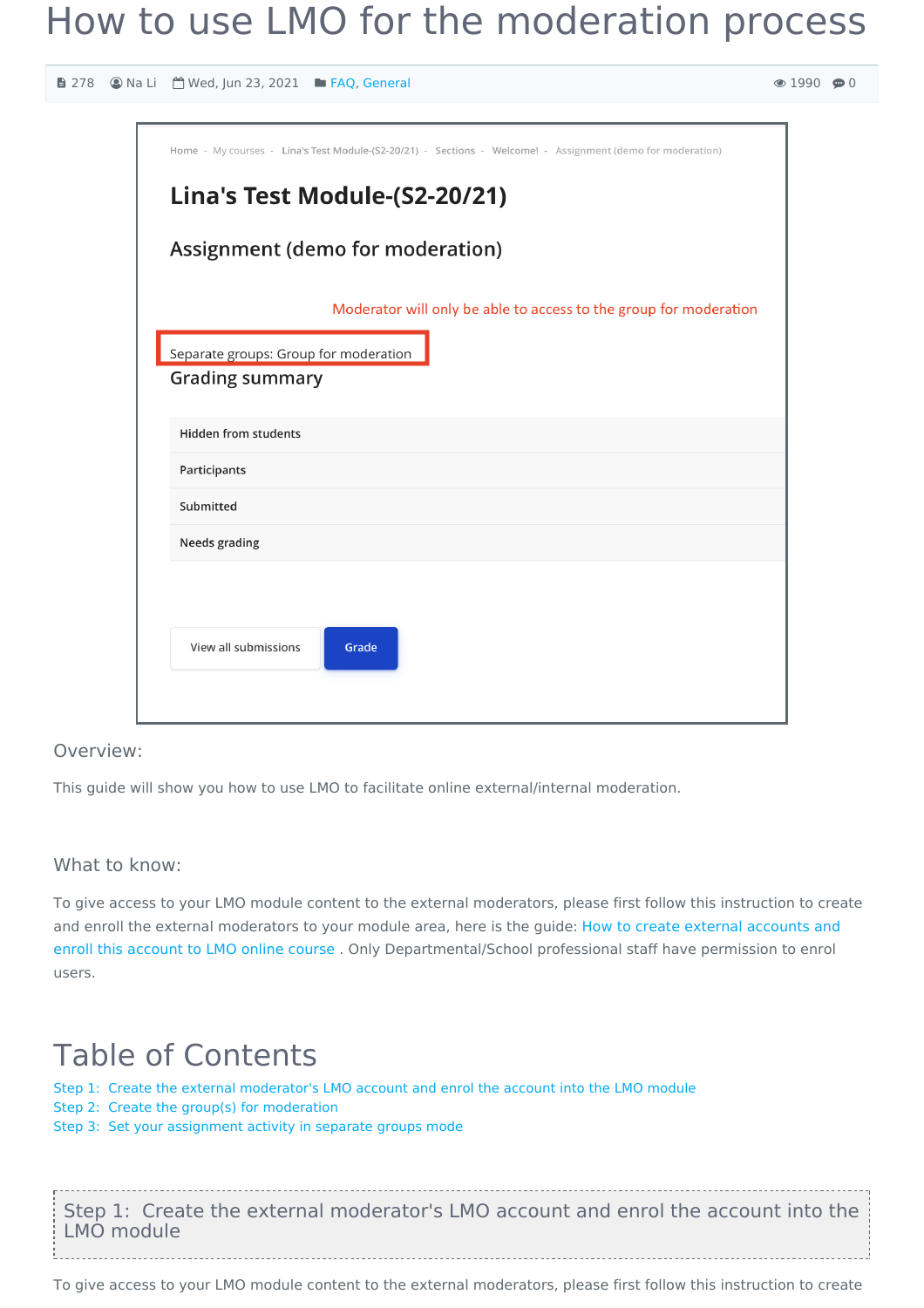and enrol the external moderators to your module area, here is the guide: How to create external accounts and enroll this account to LMO online course. Only [Departmental/School](https://knowledgebase.xjtlu.edu.cn/article/how-to-create-external-learning-mall-accounts-and-enroll-to-online-course-214.html) professional staff have permission to enrol users.

Please make sure to enrol the account with the role "Moderator/Examiner". The permission is specialized for this role for the moderation process.

<span id="page-1-0"></span>

| Step 2: Create the group(s) for moderation                                                                     |  |
|----------------------------------------------------------------------------------------------------------------|--|
| Please follow this user guide to create the group: Create student groups and add/remove students in the groups |  |

If you have many students to add to the group, please check this user guide about how to add group members in bulk: How to bulk import group [members](https://knowledgebase.xjtlu.edu.cn/article/how-to-add-new-users-39.html) (please check step 2)

Add the external/internal moderator's LMO account into the group for moderation, and then you will be able to see the moderator is listed as the moderator role within the group. Here is the user guide about how to view the group and group member: How to view groups and group [members](https://knowledgebase.xjtlu.edu.cn/article/how-to-view-groups-and-group-members-115.html)

| Home - My courses - Lina's Test Module-(S2-20/21) - Groups - Users - Groups |                                                                                               |  |  |  |  |
|-----------------------------------------------------------------------------|-----------------------------------------------------------------------------------------------|--|--|--|--|
| Lina's Test Module-(S2-20/21)                                               |                                                                                               |  |  |  |  |
| Groupings<br><b>Groups</b><br>Overview                                      |                                                                                               |  |  |  |  |
| Lina's Test Module-(S2-20/21) Groups                                        |                                                                                               |  |  |  |  |
| Groups                                                                      | Members of: Group for moderation (4)                                                          |  |  |  |  |
| Group for moderation (4)                                                    | <b>Moderator/Examiner</b>                                                                     |  |  |  |  |
| Group for self selection 1 (1)                                              | Guest User 1 (, guest @noemail.invalid, Educational Development Unit)<br><b>XJTLU Student</b> |  |  |  |  |
| Group for self selection 10 (0)                                             | Example Student (, student@noemail.invalid, )                                                 |  |  |  |  |
| Group for self selection 2 (1)                                              | Example Student 2 (, student2@noemail.invalid, )                                              |  |  |  |  |
| Group for self selection 3 (0)                                              | Example Student3 (, student3@noemail.invalid, )                                               |  |  |  |  |

### <span id="page-1-1"></span>Step 3: Set your assignment activity in separate groups mode

Turn editing on, click 'Edit settings' of your assignment activity, go to the 'Common module settings' section and change the 'Group mode' option to 'separate groups'. And click save to save this setting.

As the last screenshot shows, when the moderator access the assignment, he or she will only be able to see the group of students' work within the moderation group.